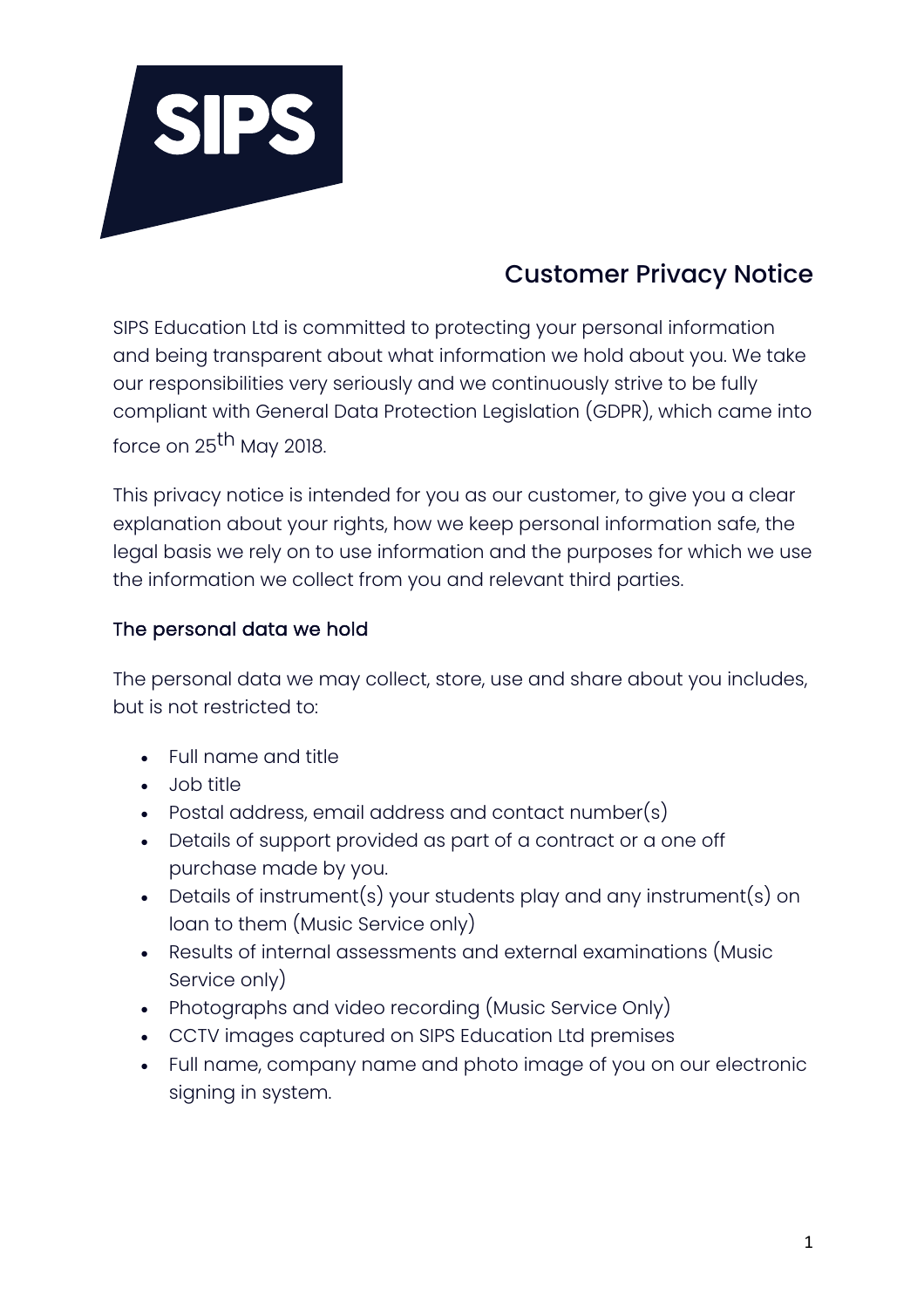

## The lawful basis for obtaining and using personal data

SIPS Education Ltd requires data in order to fulfil its contractual obligations with customers.

We will only process personal data where we have one of 6 "lawful bases" to do so under the General Data Protection Regulations:

- To fulfil a contract with you, or where you have asked SIPS Education to take specific steps before entering into a contract,
- For the legitimate interests of SIPS Education, provided the individuals' rights and freedoms are not impacted upon.
- Where you have freely given consent
- To comply with a legal obligation
- To help to safeguard your vital interests
- To perform a task in the public interest

Where the processing of data is necessary to comply with a statutory obligation such as NQT registration etc, or that forms part of a contract as SIPS Education as a third party ie, HR support services, the processing of such data is consistent with the processing of other types of personal data.

### How we use this data

We use this data to:

- Comply with contractual/regulatory obligations
- Provide music tuition
- Administer HR support to our customers and their employees
- Manage applications for job vacancies for our customers
- Keep you updated with SIPS Education activities that are relevant to you, if you have given consent for us to do so.
- Assess the quality of our services, courses and programmes through evaluations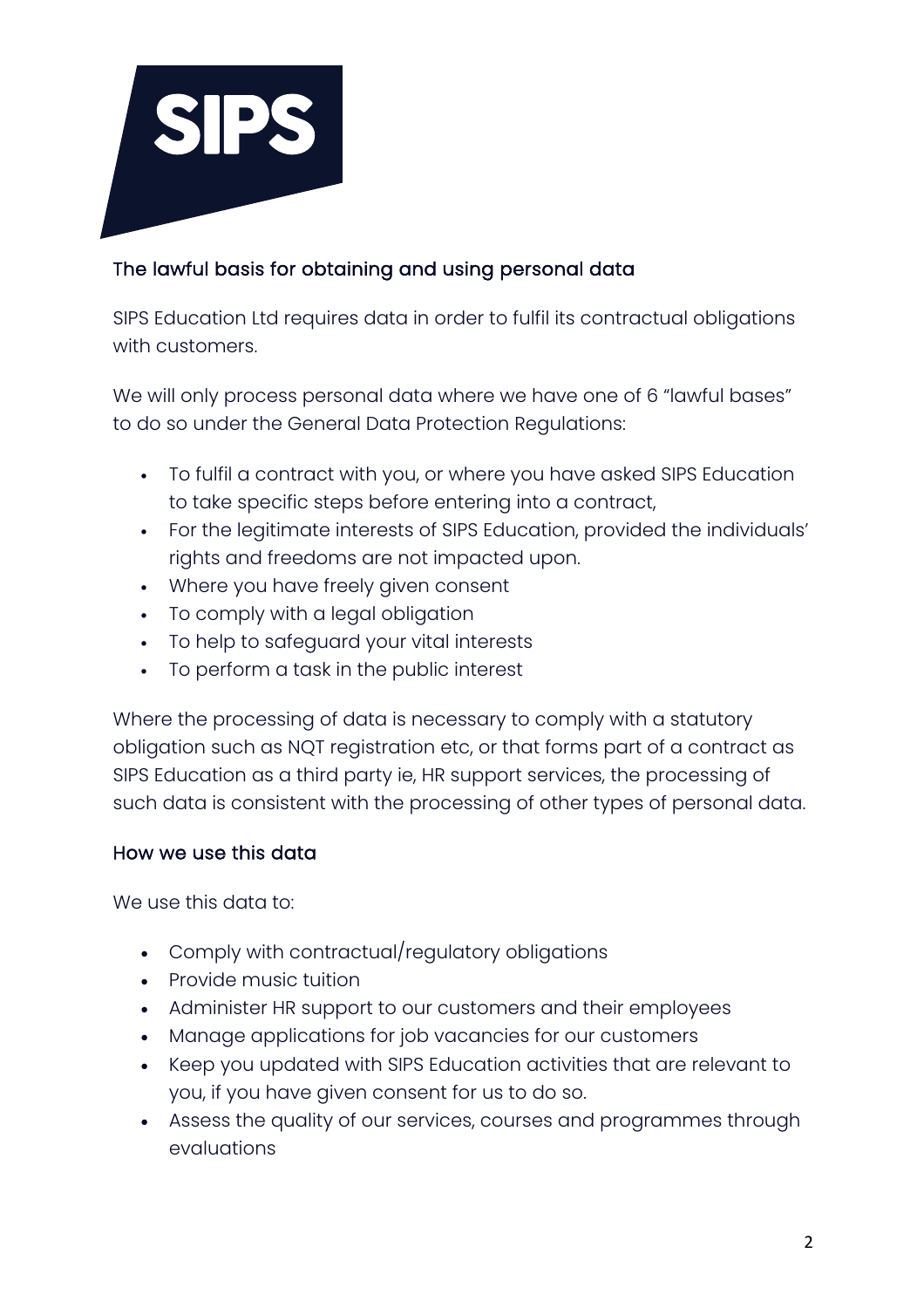

As part of our communication strategy, you will only receive marketing communication from us if you have 'opted in' to receive them, meaning that you have stated that you are happy for us to share such communications with you.

IT systems are used to monitor the effectiveness of our electronic communications with you. The data from this monitoring is generally used as a business database to inform profiling and business development.

## Photographs and video recording

As part of SIPS Educations activities (mainly within the Music Service), we will take photographs and record images of groups, ensembles and individual performers. Such material will be used by SIPS Education for, publicity material to include flyers, brochures, displays at concerts, on our website and for social media purposes.

When using photographs and videos for publicity, display or website purposes, we will not accompany them with any other personal information about the student to ensure that the student or learner cannot be identified. Consent to use photographs and video of individuals will always be sought by parents. Whilst we will carefully use images on the basis of consent, we recognise that there may be occasions where service users wish to not provide their consent or withdraw consent at a later time. In these circumstances, we will delete the photograph or video and not distribute it further.

### CCTV System

Customers visiting SIPS Education premises:

A Closed Circuit Television (CCTV) system, is installed as part of our commitment to safety and security. We use the CCTV system fairly, within regulatory guidelines and law, with the personal privacy of individuals using the building and the objective of recording incidents for safety and security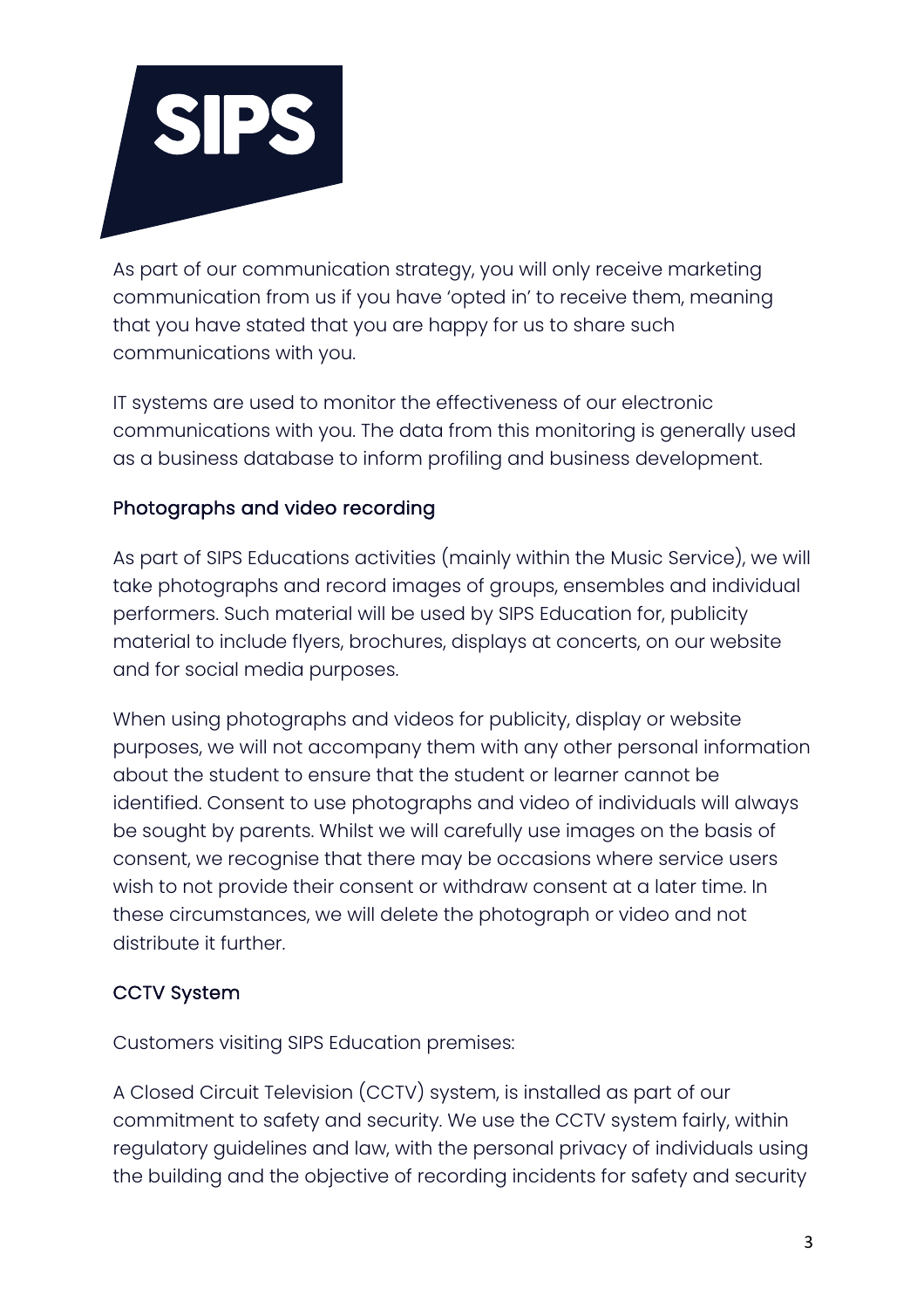

in mind. Security cameras are clearly visible and accompanied by signs indicating that CCTV is in use. SIPS Education operates a robust policy governing the use of the CCTV system; in case of queries, please contact our Data Protection Officer.

The communal areas of Guardian House, of which SIPS Education are located, have CCTV in operation, which is operated by the landlord, Bond Wolfe.

## Data sharing

We do not share personal information with any third party (unless otherwise stated in this privacy notice) without consent, unless the law requires us to do so.

Where it is legally required, or necessary (and complies with data protection law) we may share personal data with:

- The relevant Local Authority to meet our legal obligations to share certain information with it, such as safeguarding concerns and NQT statutory requirements
- Partners undertaking joint activities
- Suppliers and service providers to enable them to provide the services we have contracted them for
- Professional advisers and consultants
- Professional bodies
- Our auditors
- Central and local government
- Police forces, courts and tribunals

### Security of your personal data

We have appropriate safeguards in place (both in terms of our procedures and the technology we use) to keep your personal information as confidential and as secure as possible. We will: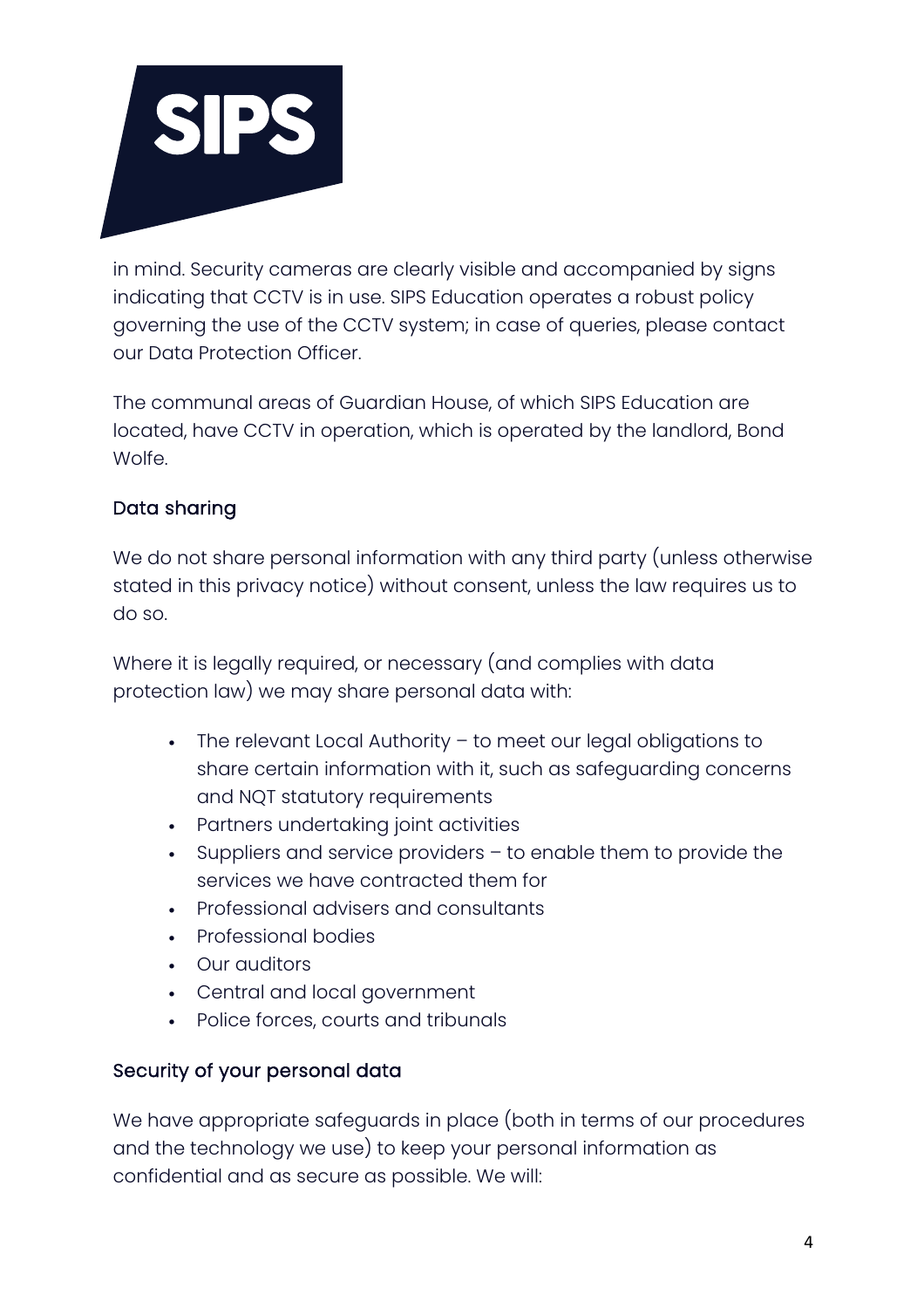

- protect data against accidental loss
- prevent unauthorised access, use, destruction or disclosure
- ensure business continuity and disaster recovery
- restrict access to personal information
- train staff and contractors on data security
- manage third party risks, through use of contracts and security reviews

Your data will only be accessible to authorised staff. We will ensure, as far as reasonably possible, that any third parties we use for processing your personal information will do the same.

Information will be stored only for as long as it is needed or required by statute and will be disposed of appropriately.

We undertake to report any personal data breaches in accordance with the General Data Protection Regulation requirements.

## Your Rights as a Data Subject

Under the Regulation, Data Subjects have 8 rights, as listed below. SIPS Education will ensure procedures are in place to be able to respond in a timely manner to any request from a Data Subject to exercise one of their rights. The 8 rights are:

- Right to be informed
- Right of access
- Right to rectification
- Right to erasure
- Right to restrict processing
- Right to data portability
- Right to object
- Rights in relation to automated decision making and profiling